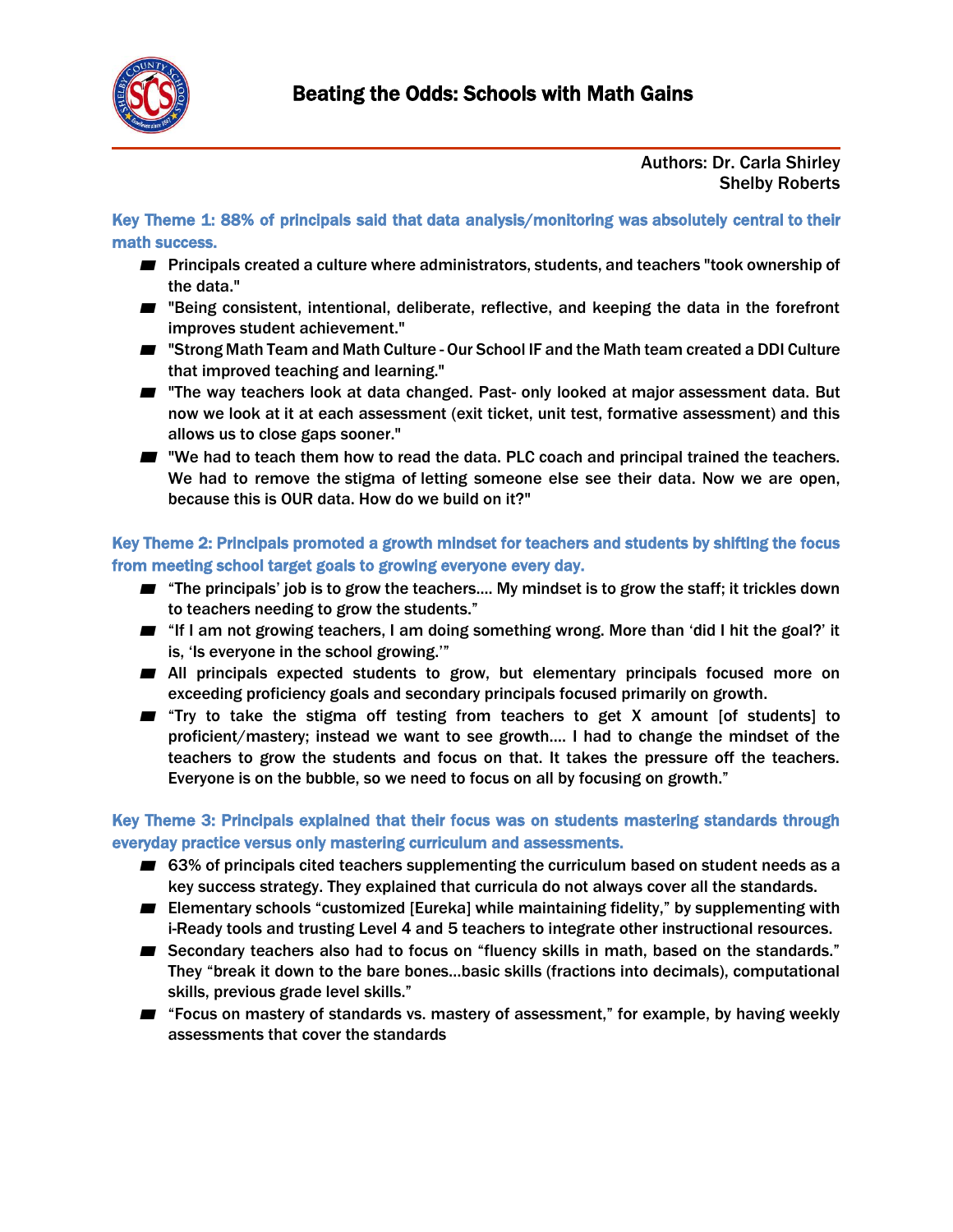

Key Theme 4: Principals worked to create a learning environment that engaged and motivated students.

- $\blacksquare$  "Making sure [students] have a TNReady look during their classes each week" (e.g., bell work, exit ticket).
- "Every [student] needs to know their data as well," by using visuals like simple bar graphs or data walls that track where students are on various standards over testing cycles.
- $\blacksquare$  "The math teachers know how to ask their students questions regardless of if it is a right or wrong answer. It allows them to facilitate peer to peer learning, conversations, and asking questions…. They have created a safe-space for their students so they are not worried about being right or wrong, but instead focusing on learning and knowing that struggling is ok."
- "Creating a testing culture that merges assessments with class instruction to minimize test anxiety."
- "Incentivize students... If you want something, you need to get students motivated to do it." Examples include t-shirts, lanyards, out of dress code passes, and parties.

## Key Theme 5: Principals attributed their success in math to district and instructional resources.

- Principals identified the following District resources as absolutely central to math success:
	- Instructional Facilitator support-88%
	- PLC Coach 75%
- They also noted that key support staff, including Instructional Support Advisors/District Coaches and Math Content Leads, were most effective when they provided "strong and consistent teacher coaching" and "modeling instruction" versus only side-by-side planning.
- **■** "The district assessments were essential in providing us with data to improve our instructional practices. Professional development sessions at the TLA gave my teachers additional support needed to provide scaffolds to the district curriculum."
- "The balance of instructional resources used in the classroom help fostered student achievement." These supplemental resources included i-Ready, i-Ready text books, ABC books, and Measure-Up.
- Elementary/middle schools created school-wide RTI2 blocks first period. High schools created tutoring blocks during and after school for reteaching and practice.

## Key Theme 6: Principals must be intentional and deliberate in their everyday practices.

- Principals highlighted the importance of purposefully hiring, placing, and supporting strong math teachers and building successful math teams.
- They made sure to listen to these teachers and provide resources above and beyond what they requested.
- Principals modified teacher schedules to facilitate grade-level and vertical planning, as 88% of principals identified teacher collaboration on instruction as absolutely central for success.
- "As building leaders, it is paramount that we live inside the classrooms to aide and support teachers."
- Principals made sure they knew math content and could model data-driven instruction. "You gotta be in the work. Show [teachers] you are in the work."